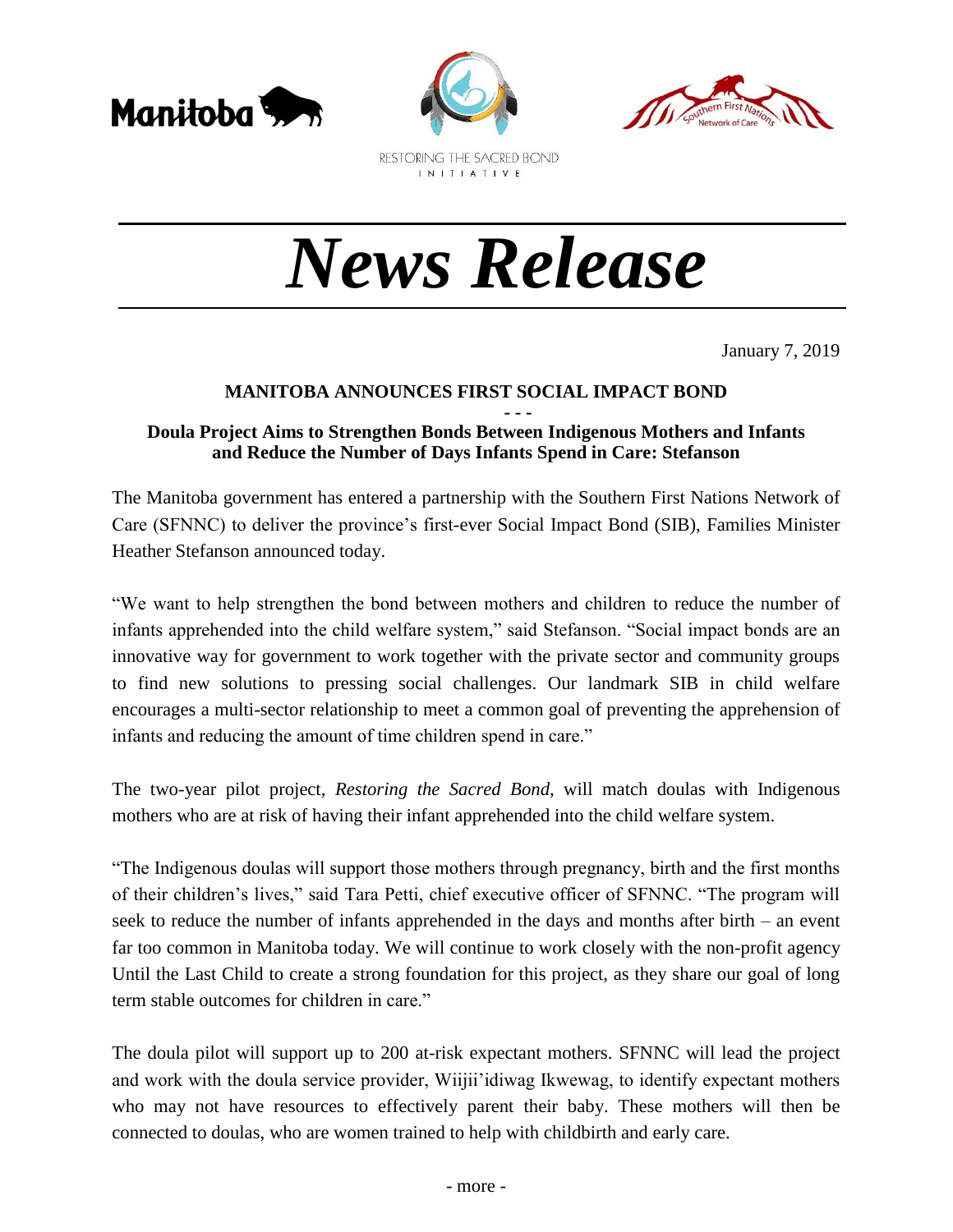"We will identify and take referrals of expectant mothers across southern Manitoba and connect them with a doula to provide support before, during and after the birth of her child for up to one year," said Jolene Mercer of Wiijii'idiwag Ikwewag. "Part of the process will help the mother reconnect with traditional cultural practices and strengthen her support system."

Program success will be measured on reduced days in care of children in the program compared to children outside the program.

"Our Indigenous grandmothers (Nokoomuk) have taught us that the soul of sovereignty lies in birthing," said Jerry Daniels, Grand Chief of the Southern Chiefs Organization. "Restoring the Sacred Bond is a very important first step towards this end."

SIBs rely on private investors to fund projects and government will repay investors if the project meets targeted outcomes proven through a third-party validation process. The province has budgeted up to \$3 million for investor repayment if the SIB reaches success on its key metrics. The province has also worked with leading Canadian social finance consultant MaRS Centre for Impact Investing to guide its SIB strategy, and MaRS will work with the Southern Network to identify and secure private investors for the project.

"The Southern Network and Manitoba have a long history of working together on child welfare in the province," said Adam Jagelewski, Executive Lead of the MaRS Centre for Impact Investing. "This new model puts mothers and their needs first, reframing the partnership to customize supports and incentivize results. It's fitting that the landmark SIB is an Indigenous designed and led program, a made-in-Manitoba partnership that holds significant potential."

The project is now open for investment and investors may contact sibs@gov.mb.ca or visit [www.gov.mb.ca/sib/index.html](http://www.gov.mb.ca/sib/index.html) for more information.

While this is the province's first SIB, the minister noted the Manitoba government will proceed with submissions in other areas of government in the coming months.

- 30 -

## BACKGROUND INFORMATION ATTACHED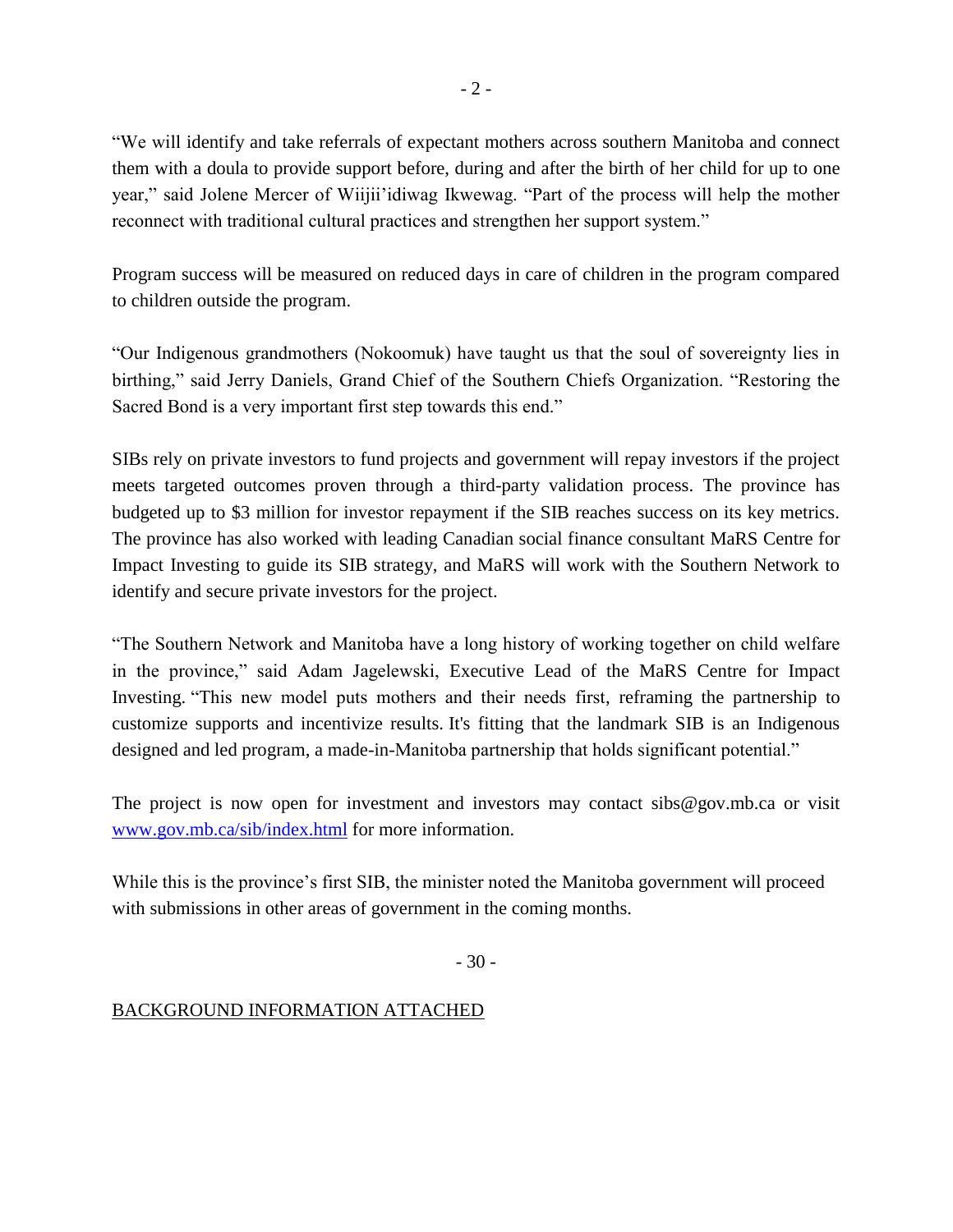## **THE RESTORING THE SACRED BOND PILOT PROJECT**

• • • • • • • • • • • • • • • • • • • • • • • • • • • • • • • • • • • • • • • • • • • • • • • • • • • • • • • • • • • • • •

Each doula will serve up to 12 mothers at a time for nine to 12 months per mother. A doula will:

- **Build a relationship based on trust**. The doula will visit regularly with the goal to become a reliable, trustworthy, non-judgmental support to the mother.
- **Co-write a support plan.** The doula and the mother will articulate the mother's goals for her birth and for the early days of her child's life. The doula and the mother will write a plan to work toward those goals.
- **Refer to resources.** The doula will connect the mother to prenatal care and classes. The doula will also connect the mother to other social supports, such as income or housing assistance. The doula may accompany the mother to appointments or help her apply for supports.
- **Educate on pregnancy and parenting.** The doula will explain the stages of pregnancy. She will help the mother understand what she should expect and how to cope with physical discomfort. The doula will teach the mother parenting skills and help the mother use those skills in the first weeks after birth.
- **Introduce to Indigenous ceremonies.** The doula will introduce the mother to Indigenous ceremonies to mark prenatal, birth and postnatal milestones. The doula may introduce the mother to elders and others to conduct or take part in the ceremonies.
- **Give emotional, physical and spiritual support during labour.** The doula will stay with the mother throughout labour. She will ease the mother's physical discomfort, help the mother articulate her preferences, advocate on the mother's behalf and conduct or facilitate Indigenous ceremonies.
- **Guide through CFS processes.** If necessary, the doula will explain to the mother how CFS agencies decide to apprehend and reunify children. The doula will help the mother complete any steps that CFS requires of her to be reunified with her child.
- **Build a circle of support.** The doula will work with the Family Community Liaison (a member of the doula support staff) to help the mother establish or re-establish relationships with family members and friends.
- Link to mental illness or addiction treatment. The doula will work with the Clinical Supervisor (a member of the doula support staff) to help mothers access mental illness or addiction treatment. (The program will not pay for private treatment but will assist mothers who wish to access public treatment.)